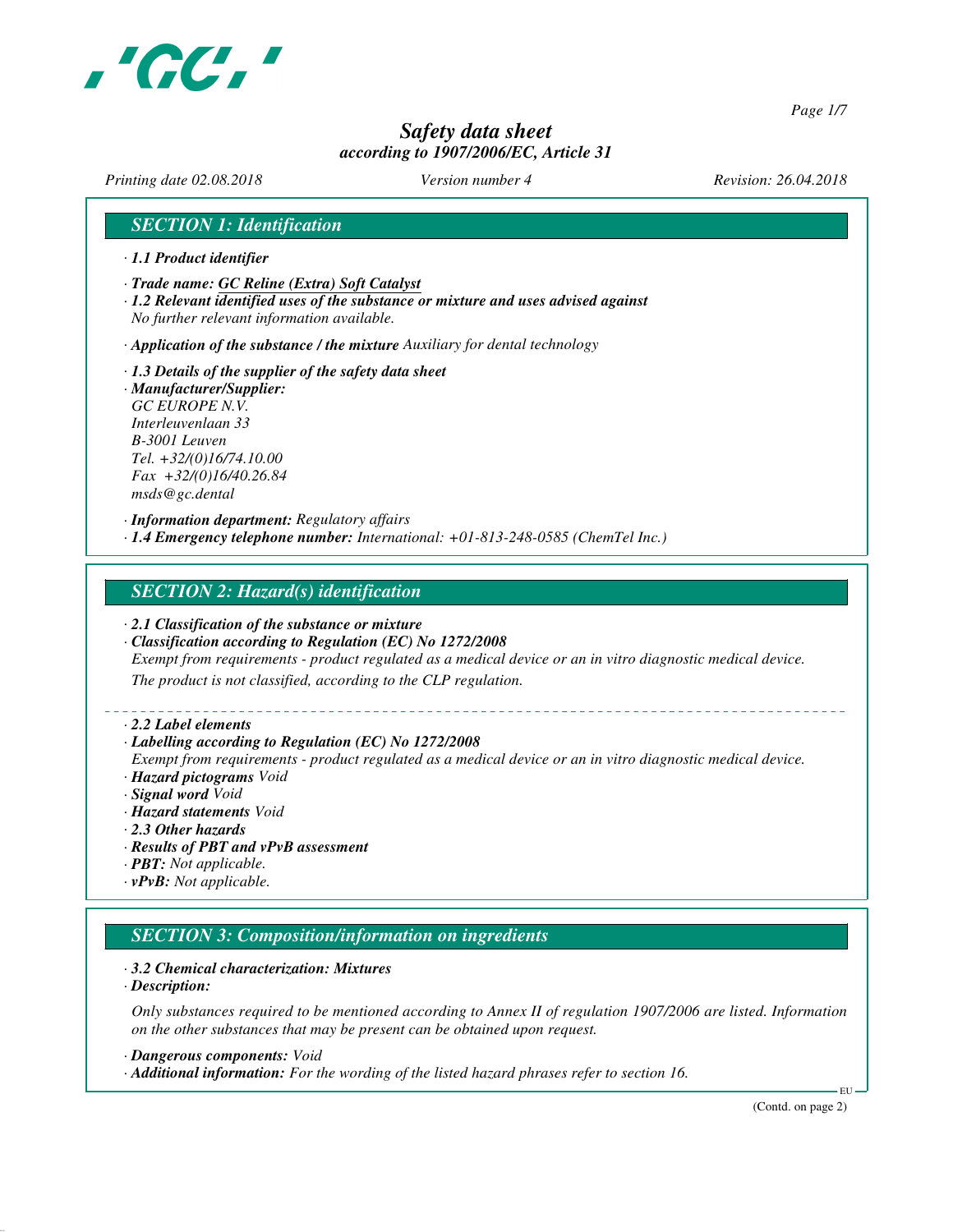*Printing date 02.08.2018 Version number 4 Revision: 26.04.2018*

#### *Trade name: GC Reline (Extra) Soft Catalyst*

(Contd. of page 1)

### *SECTION 4: First-aid measures*

- *· 4.1 Description of first aid measures*
- *· General information:*

*No special measures required.*

- *If symptoms persist consult doctor.*
- *· After inhalation: Take affected persons into fresh air and keep quiet.*
- *· After skin contact: Immediately rinse with water.*
- *· After eye contact:*

*Rinse opened eye for several minutes under running water. If symptoms persist, consult a doctor. · After swallowing:*

- *Rinse out mouth and then drink plenty of water.*
- *If symptoms persist consult doctor.*
- *· 4.2 Most important symptoms and effects, both acute and delayed No further relevant information available.*
- *· 4.3 Indication of any immediate medical attention and special treatment needed*

*No further relevant information available.*

## *SECTION 5: Fire-fighting measures*

- *· 5.1 Extinguishing media*
- *· Suitable extinguishing agents:*
- *CO2, extinguishing powder or water spray. Fight larger fires with water spray or alcohol resistant foam. Use fire fighting measures that suit the environment.*
- *· For safety reasons unsuitable extinguishing agents: Water with full jet*
- *· 5.2 Special hazards arising from the substance or mixture*
- *Formation of toxic gases is possible during heating or in case of fire.*
- *· 5.3 Advice for firefighters*
- *· Protective equipment: Wear self-contained respiratory protective device.*
- *· Additional information*

*Dispose of fire debris and contaminated fire fighting water in accordance with official regulations.*

# *SECTION 6: Accidental release measures*

- *· 6.1 Personal precautions, protective equipment and emergency procedures Remove persons from danger area. · 6.2 Environmental precautions:*
- *Do not allow product to reach sewage system or any water course. Do not allow to penetrate the ground/soil.*
- *· 6.3 Methods and material for containment and cleaning up: Absorb liquid components with liquid-binding material. Dispose of the collected material according to regulations.*
- *· 6.4 Reference to other sections See Section 7 for information on safe handling. See Section 8 for information on personal protection equipment. See Section 13 for disposal information.*
- *SECTION 7: Handling and storage*
- *· 7.1 Precautions for safe handling No special precautions are necessary if used correctly.*
- *· Information about protection against explosions and fires: No special measures required.*

(Contd. on page 3)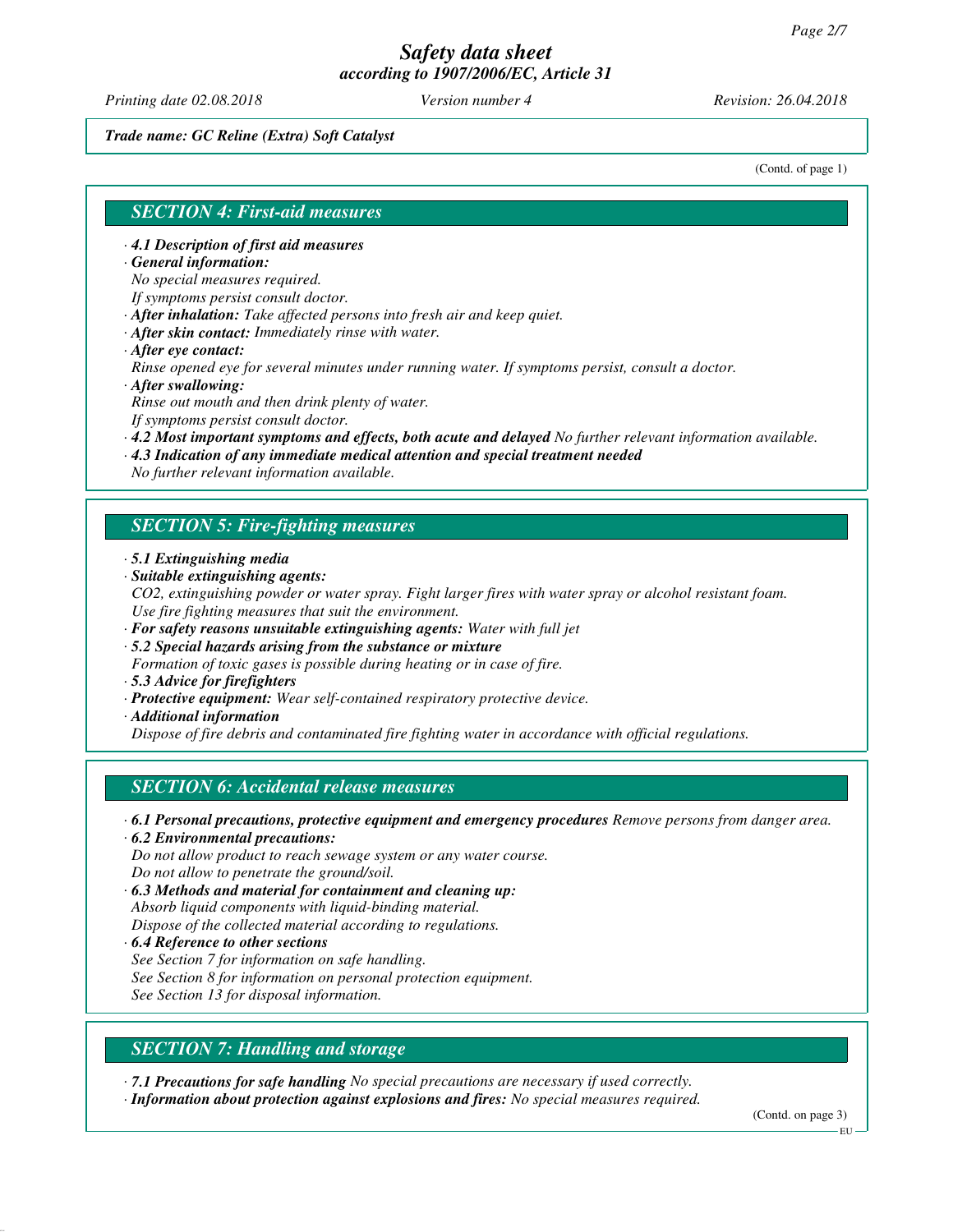*Printing date 02.08.2018 Version number 4 Revision: 26.04.2018*

*Trade name: GC Reline (Extra) Soft Catalyst*

(Contd. of page 2)

EU

- *· 7.2 Conditions for safe storage, including any incompatibilities*
- *· Storage:*
- *· Requirements to be met by storerooms and receptacles: Store only in unopened original receptacles.*
- *· Information about storage in one common storage facility: Store away from foodstuffs.*
- *· Further information about storage conditions: None.*
- *· 7.3 Specific end use(s) No further relevant information available.*

#### *SECTION 8: Exposure controls/personal protection*

- *· Additional information about design of technical systems: No further data; see item 7.*
- *· 8.1 Control parameters*
- *· Components with limit values that require monitoring at the workplace:*

*The product does not contain any relevant quantities of materials with critical values that have to be monitored at the workplace.*

- *· Additional information: The lists that were valid during the creation were used as basis.*
- *· 8.2 Exposure controls*
- *· Personal protective equipment:*
- *· General protective and hygienic measures:*
- *The usual precautionary measures for handling chemicals should be followed. Wash hands before breaks and at the end of work.*
- *· Breathing equipment: Suitable respiratory protective device recommended.*
- *· Protection of hands: Protective gloves*
- *· Material of gloves*

*The selection of the suitable gloves does not only depend on the material, but also on further marks of quality and varies from manufacturer to manufacturer. As the product is a preparation of several substances, the resistance of the glove material can not be calculated in advance and has therefore to be checked prior to the application.*

*· Penetration time of glove material*

*The exact break through time has to be found out by the manufacturer of the protective gloves and has to be observed.*

*· Eye protection: Safety glasses*

| $\cdot$ 9.1 Information on basic physical and chemical properties |                               |  |
|-------------------------------------------------------------------|-------------------------------|--|
| <b>General Information</b>                                        |                               |  |
| $\cdot$ Appearance:                                               |                               |  |
| Form:                                                             | Pasty                         |  |
| Color:                                                            | <i>Transparent</i>            |  |
| $\cdot$ Odor:                                                     | <i><u><b>Odorless</b></u></i> |  |
| • Odor threshold:                                                 | Not determined.               |  |
| $\cdot$ pH-value:                                                 | Not determined.               |  |
| $\cdot$ Change in condition                                       |                               |  |
| <b>Melting point/Melting range:</b>                               | Undetermined.                 |  |
| <b>Boiling point/Boiling range:</b>                               | Undetermined.                 |  |
| $\cdot$ Flash point:                                              | Not applicable.               |  |
| · Flammability (solid, gaseous):                                  | Not applicable.               |  |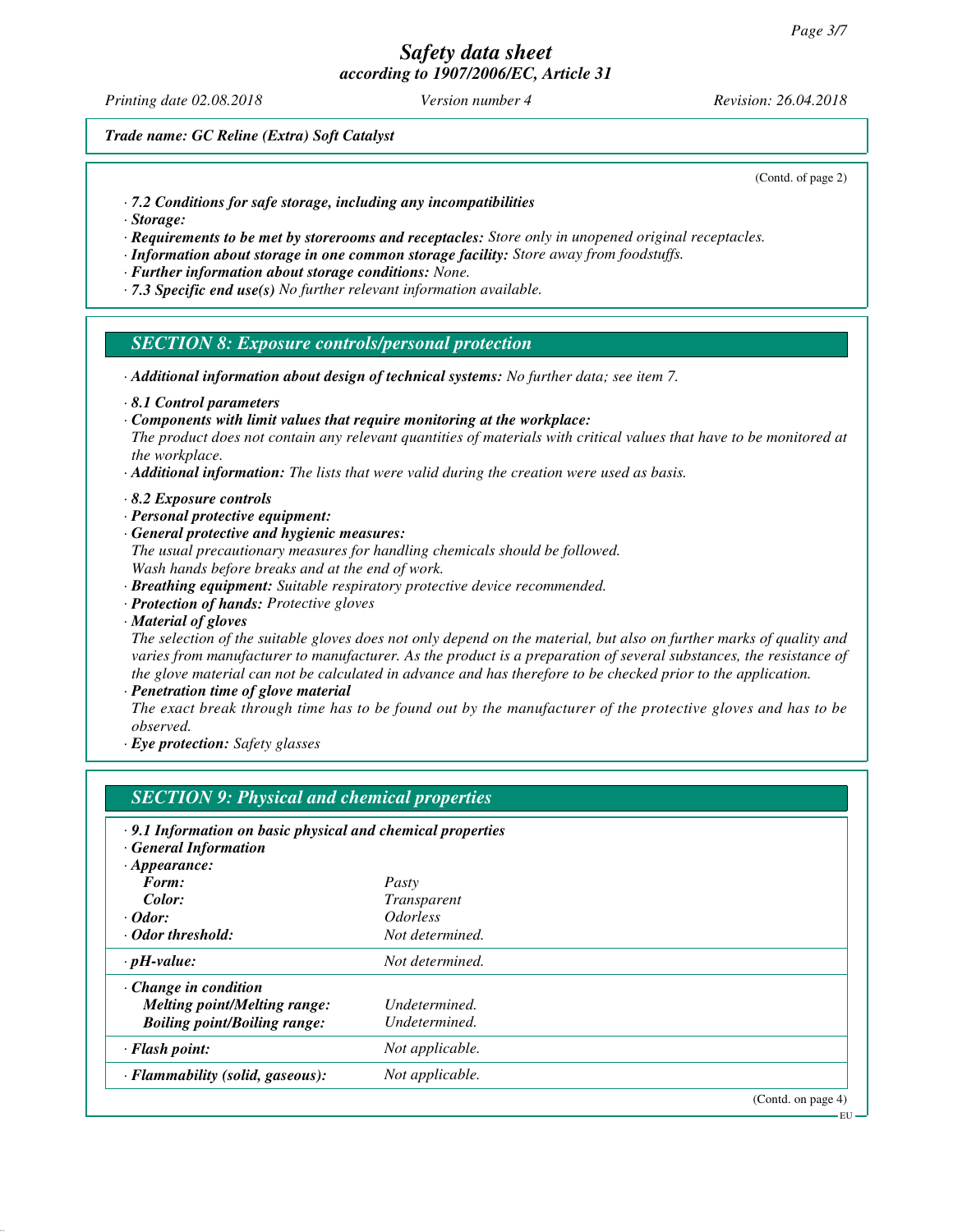*Printing date 02.08.2018 Version number 4 Revision: 26.04.2018*

*Trade name: GC Reline (Extra) Soft Catalyst*

|                                                            | (Contd. of page 3)                            |  |
|------------------------------------------------------------|-----------------------------------------------|--|
| · Ignition temperature:                                    | Undetermined.                                 |  |
| $\cdot$ Decomposition temperature:                         | Not determined.                               |  |
| $\cdot$ Auto igniting:                                     | Product is not selfigniting.                  |  |
| · Danger of explosion:                                     | Product does not present an explosion hazard. |  |
| $\cdot$ Explosion limits:                                  |                                               |  |
| Lower:                                                     | Not determined.                               |  |
| <b>Upper:</b>                                              | Not determined.                               |  |
| · Vapor pressure:                                          | Not determined.                               |  |
| $\cdot$ Density:                                           | Not determined.                               |  |
| · Relative density                                         | Not determined.                               |  |
| · Vapor density                                            | Not determined.                               |  |
| $\cdot$ Evaporation rate                                   | Not determined.                               |  |
| · Solubility in / Miscibility with                         |                                               |  |
| Water:                                                     | <i>Insoluble.</i>                             |  |
| · Partition coefficient (n-octanol/water): Not determined. |                                               |  |
| $\cdot$ Viscosity:                                         |                                               |  |
| Dynamic:                                                   | Not determined.                               |  |
| Kinematic:                                                 | Not determined.                               |  |
| · Solvent content:                                         |                                               |  |
| $VOC$ (EC)                                                 | $0.0 \text{ g/l}$                             |  |
| $\cdot$ 9.2 Other information                              | No further relevant information available.    |  |

# *SECTION 10: Stability and reactivity*

*· 10.1 Reactivity No further relevant information available.*

*· 10.2 Chemical stability*

*· Thermal decomposition / conditions to be avoided: No decomposition if used according to specifications.*

- *· 10.3 Possibility of hazardous reactions No dangerous reactions known.*
- *· 10.4 Conditions to avoid No further relevant information available.*
- *· 10.5 Incompatible materials: No further relevant information available.*
- *· 10.6 Hazardous decomposition products: No dangerous decomposition products known.*

# *SECTION 11: Toxicological information*

*· 11.1 Information on toxicological effects*

*· Acute toxicity: Based on available data, the classification criteria are not met.*

- *· LD/LC50 values that are relevant for classification: No further relevant information available.*
- *· Primary irritant effect:*

*· on the skin: Based on available data, the classification criteria are not met.*

- *· on the eye: Based on available data, the classification criteria are not met.*
- *· Sensitization: Based on available data, the classification criteria are not met.*

*· Additional toxicological information:*

*· OSHA-Ca (Occupational Safety & Health Administration)*

*None of the ingredients is listed.*

(Contd. on page 5)

EU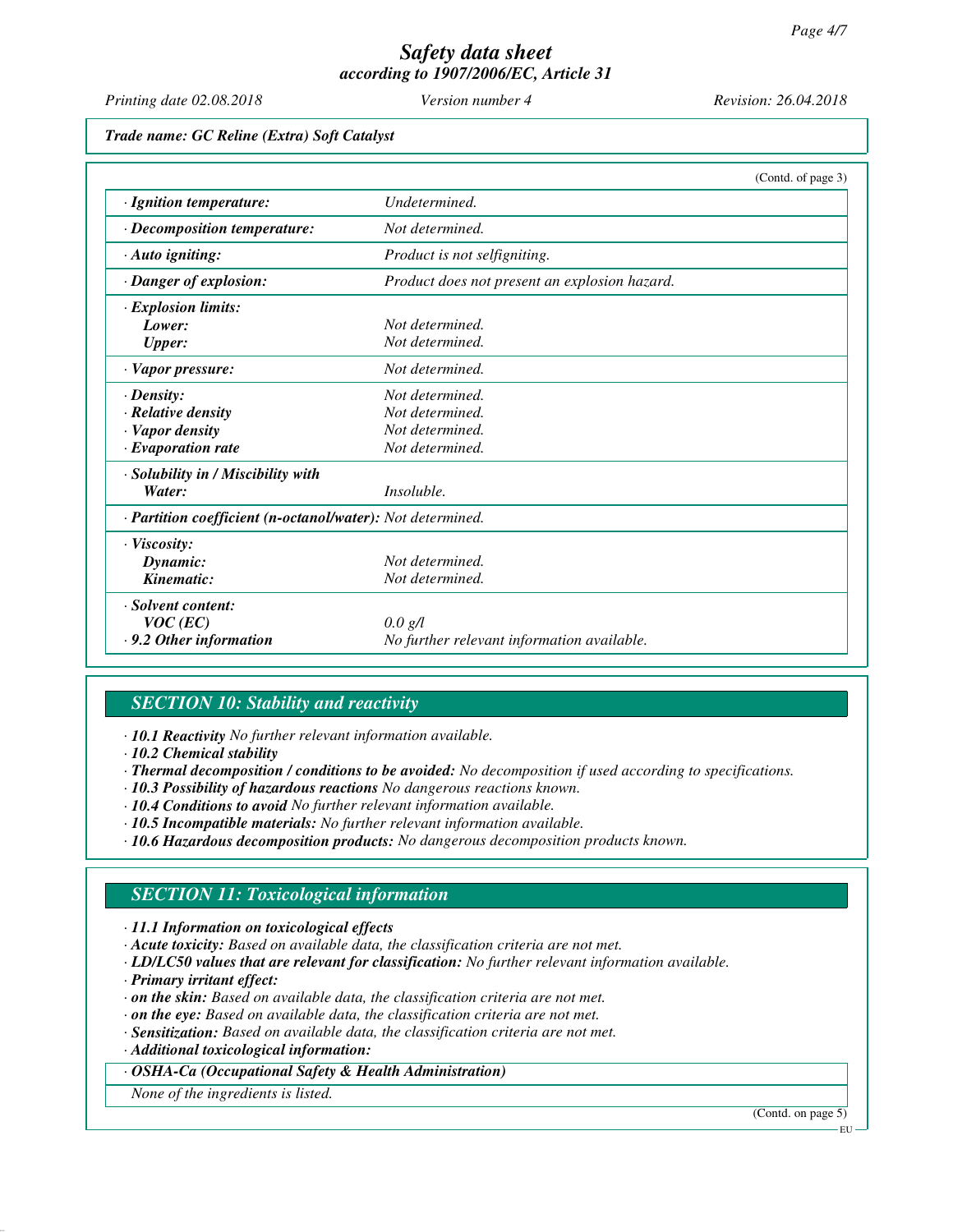*Printing date 02.08.2018 Version number 4 Revision: 26.04.2018*

(Contd. of page 4)

*Trade name: GC Reline (Extra) Soft Catalyst*

- *· Repeated dose toxicity No further relevant information available.*
- *· CMR effects (carcinogenity, mutagenicity and toxicity for reproduction)*

*No further relevant information available.*

- *· Germ cell mutagenicity Based on available data, the classification criteria are not met.*
- *· Carcinogenicity Based on available data, the classification criteria are not met.*
- *· Reproductive toxicity Based on available data, the classification criteria are not met.*
- *· STOT-single exposure Based on available data, the classification criteria are not met.*
- *· STOT-repeated exposure Based on available data, the classification criteria are not met.*
- *· Aspiration hazard Based on available data, the classification criteria are not met.*
- *SECTION 12: Ecological information*
- *· 12.1 Toxicity*
- *· Aquatic toxicity: No further relevant information available.*
- *· 12.2 Persistence and degradability No further relevant information available.*
- *· 12.3 Bioaccumulative potential No further relevant information available.*
- *· 12.4 Mobility in soil No further relevant information available.*
- *· Additional ecological information:*

*· General notes:*

*Water hazard class 1 (Self-assessment): slightly hazardous for water*

*Do not allow undiluted product or large quantities of it to reach ground water, water course or sewage system.*

- *· 12.5 Results of PBT and vPvB assessment*
- *· PBT: Not applicable.*
- *· vPvB: Not applicable.*
- *· 12.6 Other adverse effects No further relevant information available.*

# *SECTION 13: Disposal considerations*

#### *· 13.1 Waste treatment methods*

*· Recommendation:*

*Must not be disposed of together with household garbage. Do not allow product to reach sewage system. Contact waste processors for recycling information.*

*· European waste catalogue*

| 18 00 00 WASTES FROM HUMAN OR ANIMAL HEALTH CARE AND/OR RELATED RESEARCH (except<br>$\vert$ kitchen and restaurant wastes not arising from immediate health care) |
|-------------------------------------------------------------------------------------------------------------------------------------------------------------------|
| 18 01 00   wastes from natal care, diagnosis, treatment or prevention of disease in humans                                                                        |
| 18 01 07 chemicals other than those mentioned in 18 01 06                                                                                                         |

*· Uncleaned packagings:*

*· Recommendation: Disposal must be made according to official regulations.*

# *SECTION 14: Transport information*

*· 14.1 UN-Number*

*· ADR, ADN, IMDG, IATA not regulated*

*· 14.2 UN proper shipping name*

*· ADR, ADN, IMDG, IATA not regulated*

(Contd. on page 6)

EU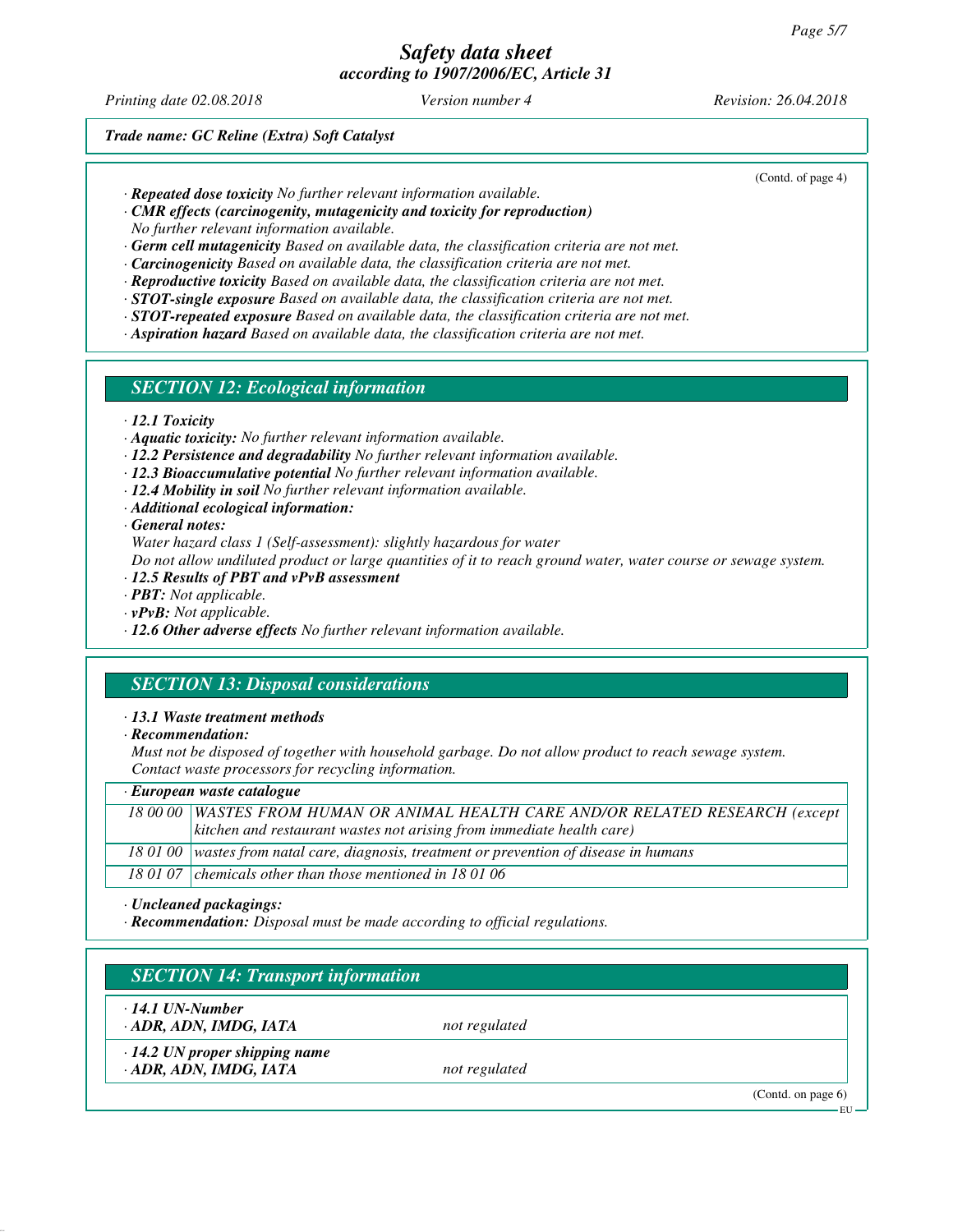*Printing date 02.08.2018 Version number 4 Revision: 26.04.2018*

*Trade name: GC Reline (Extra) Soft Catalyst*

|                                                                                                                   |                 | (Contd. of page $5$ ) |  |  |
|-------------------------------------------------------------------------------------------------------------------|-----------------|-----------------------|--|--|
| $\cdot$ 14.3 Transport hazard class(es)                                                                           |                 |                       |  |  |
| · ADR, ADN, IMDG, IATA<br>· Class                                                                                 | not regulated   |                       |  |  |
| $\cdot$ 14.4 Packing group<br>· ADR, IMDG, IATA                                                                   | not regulated   |                       |  |  |
| 14.5 Environmental hazards:<br>$\cdot$ Marine pollutant:                                                          | No              |                       |  |  |
| $\cdot$ 14.6 Special precautions for user                                                                         | Not applicable. |                       |  |  |
| $\cdot$ 14.7 Transport in bulk according to Annex II of<br><b>MARPOL73/78 and the IBC Code</b><br>Not applicable. |                 |                       |  |  |
| · UN "Model Regulation":                                                                                          | not regulated   |                       |  |  |

# *SECTION 15: Regulatory information*

*· 15.1 Safety, health and environmental regulations/legislation specific for the substance or mixture · Sara*

*· Section 355 (extremely hazardous substances):*

*None of the ingredient is listed.*

*· Section 313 (Specific toxic chemical listings):*

*None of the ingredients is listed.*

*· Proposition 65*

*· Chemicals known to cause cancer:*

*None of the ingredients is listed.*

*· Chemicals known to cause reproductive toxicity for females:*

*None of the ingredients is listed.*

*· Chemicals known to cause reproductive toxicity for males:*

*None of the ingredients is listed.*

*· Chemicals known to cause developmental toxicity:*

*None of the ingredients is listed.*

*· Carcinogenic categories*

*· EPA (Environmental Protection Agency)*

*None of the ingredients is listed.*

*· TLV (Threshold Limit Value established by ACGIH)*

*None of the ingredients is listed.*

*· MAK (German Maximum Workplace Concentration)*

*None of the ingredients is listed.*

*· NIOSH-Ca (National Institute for Occupational Safety and Health)*

*None of the ingredients is listed.*

*· Directive 2012/18/EU*

*· Named dangerous substances - ANNEX I None of the ingredients is listed.*

(Contd. on page 7)

EU